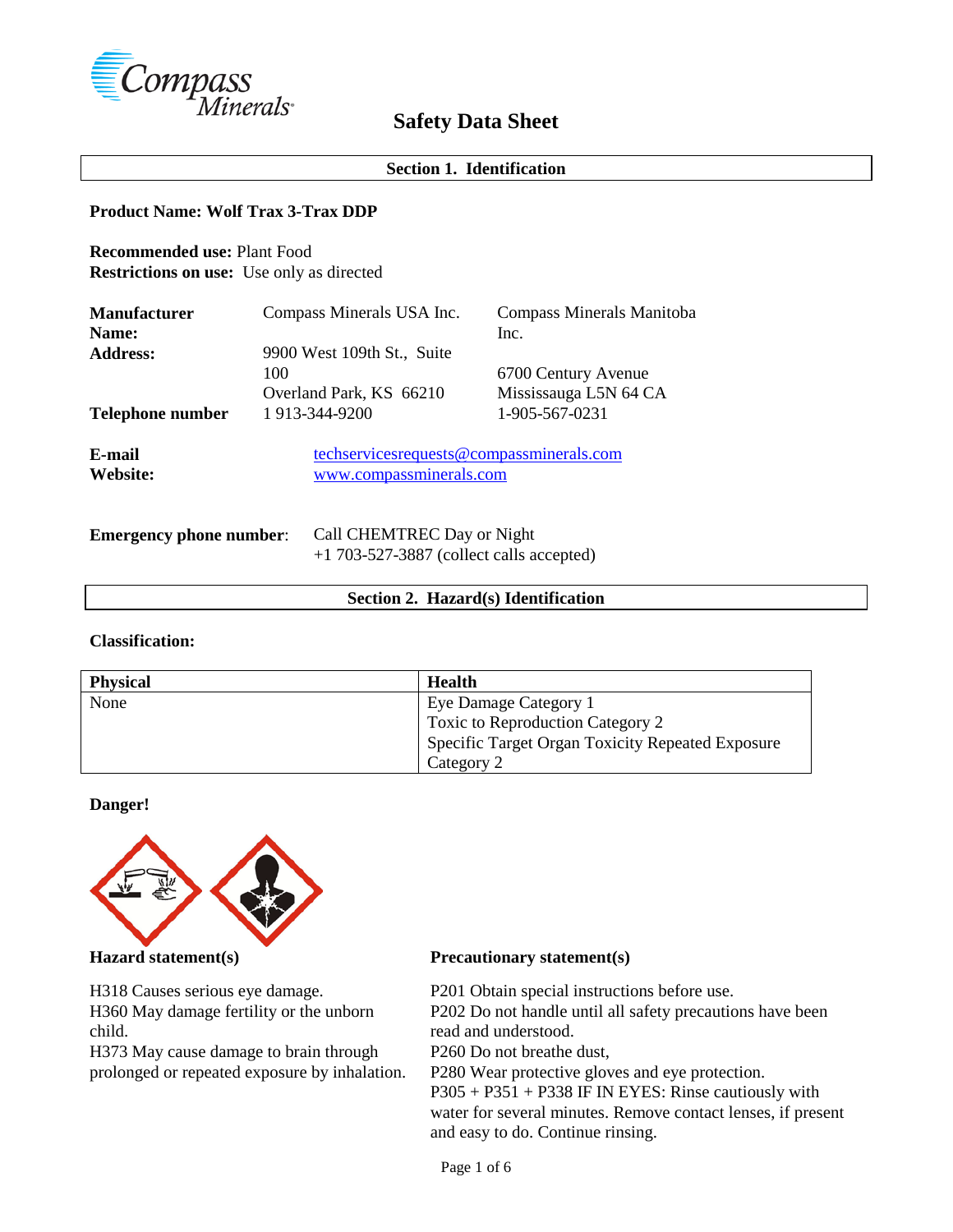P310 Immediately call a POISON CENTER or doctor. P308 + P313 IF exposed or concerned: Get medical attention. P405 Store locked up. P501 Dispose of contents and container in accordance with local and national regulations.

#### **Section 3. Composition / Information on Ingredients**

| <b>Chemical name</b>             | CAS No.        | <b>Concentration</b> |
|----------------------------------|----------------|----------------------|
| Boric Acid                       | 10043-35-3     | 5-10%                |
| Manganese Sulfate                | 7765-87-7      | 20-30%               |
| Zinc Oxide                       | 1314-13-2      | 20-30%               |
| Disodium Octaborate Tetrahydrate | 12008-41-2     | 10-20%               |
| Zinc Sulfate                     | 7446-19-7      | 10-20%               |
| Manganese Oxide                  | $344 - 43 - 0$ | $5 - 10%$            |

|  | <b>Section 4. First-Aid Measures</b> |  |
|--|--------------------------------------|--|
|--|--------------------------------------|--|

**Inhalation:** Remove to fresh air. If breathing is difficult, administer oxygen. Get medical attention if irritation persists.

**Skin contact:** No first aid should be needed. Remove contaminated clothing and launder before reuse. Wash skin with soap and water. Get medical attention if irritation develops or persists.

**Eye contact:** Immediately flush eyes with water for 20 minutes while lifting the upper and lower lids. Get immediate medical attention.

**Ingestion:** Rinse out mouth with water. Get medical attention.

**Most important symptoms/effects, acute and delayed:** Causes severe eye irritation or burns. Permanent damage may occur. May cause mechanical skin irritation. Inhalation of dust may cause respiratory irritation, coughing and difficulty in breathing. Prolonged overexposure by inhalation may cause brain damage. May cause reproductive and developmental effects based on animal data.

**Indication of immediate medical attention and special treatment, if necessary:** If eye contact occurs, get immediate medical attention.

**Section 5. Fire-Fighting Measures**

**Suitable (and unsuitable) extinguishing media:** Use media appropriate for the surrounding environment.

**Specific hazards arising from the chemical:** Not flammable or combustible. Dry powders may accumulate static charge in handling which can be a source of ignition for flammable atmospheres. Combustion may produce oxides of carbon, zinc, sulfur, copper, boron and manganese.

**Special protective equipment and precautions for fire-fighters:** Firefighters should wear positive pressure self-contained breathing apparatus and full protective clothing.

### **Section 6. Accidental Release Measures**

**Personal precautions, protective equipment, and emergency procedures:** Wear appropriate protective clothing as described in Section 8.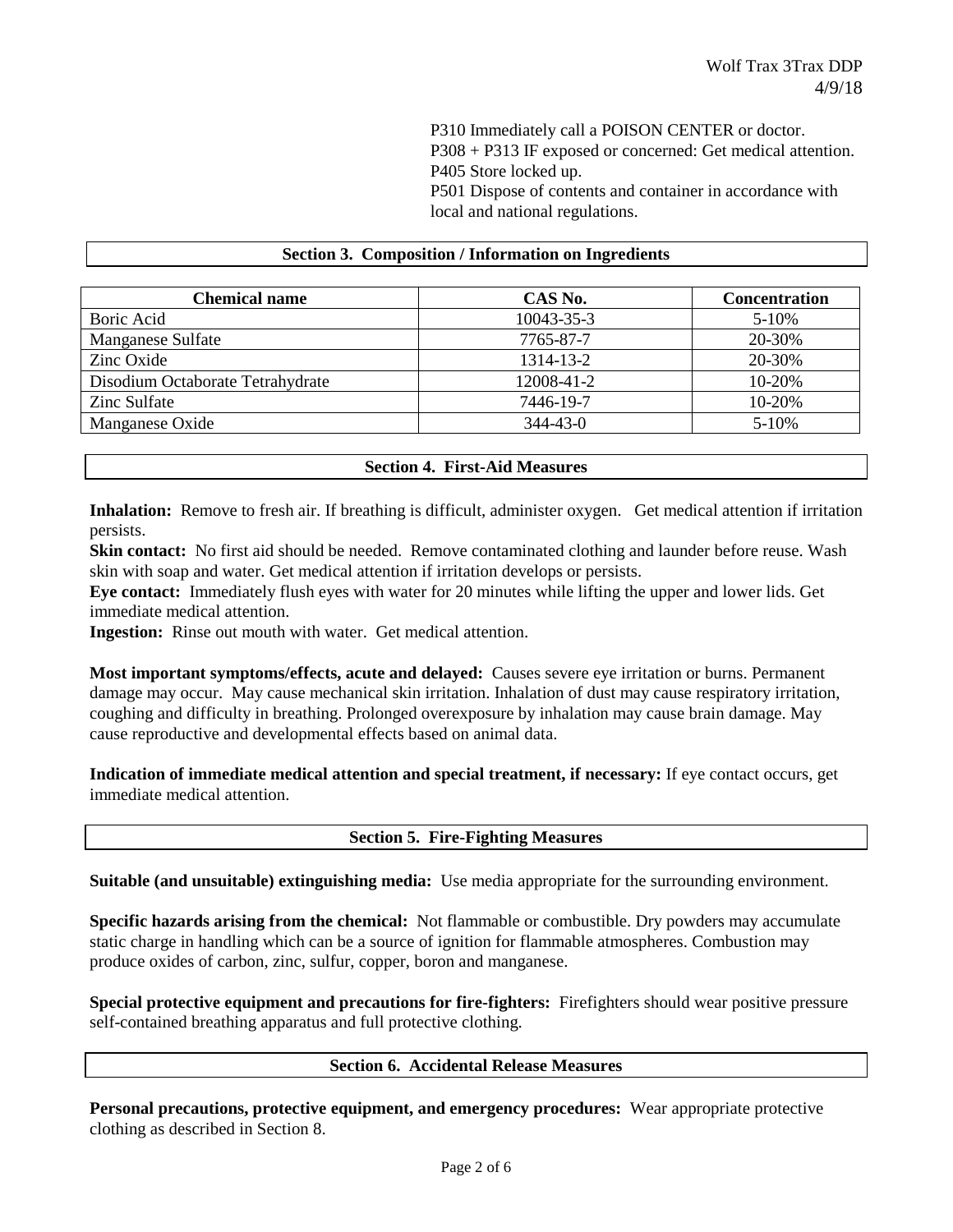**Environmental precautions:** Avoid release to the environment. Report spills and releases as required to appropriate authorities.

**Methods and materials for containment and cleaning up:** Collect using dustless method and place in appropriate container for use or disposal. Do not flush to the sewer.

## **Section 7. Handling and Storage**

**Precautions for safe handling:** Prevent contact with eyes. Avoid contact with skin and clothing. Avoid breathing dust. Wear protective clothing and equipment as described in Section 8. Use with adequate ventilation and proper dust collection methods to keep exposure level below occupational exposure limits. Wash thoroughly with soap and water after use.

**Conditions for safe storage, including any incompatibilities:** Store in a cool, well-ventilated area. Protect from physical damage.

|  | <b>Section 8. Exposure Controls / Personal Protection</b> |  |  |  |
|--|-----------------------------------------------------------|--|--|--|
|--|-----------------------------------------------------------|--|--|--|

### **Exposure guidelines:**

| Boric Acid                         | $2 \text{ mg/m}^3$ TWA, 6 mg/m <sup>3</sup> STEL ACGIH TLV                     |  |  |
|------------------------------------|--------------------------------------------------------------------------------|--|--|
| Manganese Sulfate (as Mn inorganic | $\frac{1}{5}$ mg/m <sup>3</sup> Ceiling OSHA PEL                               |  |  |
| compounds)                         | $0.02 \text{ mg/m}^3$ TWA (respirable), $0.1 \text{ mg/m}^3$ TWA (inhalable)   |  |  |
|                                    | <b>ACGIHTLV</b>                                                                |  |  |
| Zinc Oxide                         | 5 mg/m <sup>3</sup> TWA (respirable fraction), 15 mg/m <sup>3</sup> TWA (total |  |  |
|                                    | dust) OSHA PEL                                                                 |  |  |
|                                    | $2 \text{ mg/m}^3$ TWA, 10 mg/m <sup>3</sup> STEL ACGIH TLV (respirable)       |  |  |
| Disodium Octaborate Tetrahydrate   | $2 \text{ mg/m}^3$ TWA, 6 mg/m <sup>3</sup> STEL ACGIH TLV                     |  |  |
| Zinc Sulfate                       | None Established                                                               |  |  |
| Manganese Oxide (as Mn inorganic   | $5 \text{ mg/m}^3$ Ceiling OSHA PEL                                            |  |  |
| compounds)                         | $0.02 \text{ mg/m}^3$ TWA (respirable), 0.1 mg/m <sup>3</sup> TWA (inhalable)  |  |  |
|                                    | <b>ACGIH TLV</b>                                                               |  |  |

**Appropriate engineering controls:** General exhaust ventilation should be adequate to maintain exposures below the occupational exposure limits.

### **Personal Protective Equipment:**

**Respiratory protection**: If occupational exposure limits are exceeded, a dust filtering mask, an approved respirator with a dust/mist cartridge, or a supplied air respirator may be used. Respirator selection and use should be based on contaminant type, form and concentration. Follow applicable regulations and good Industrial Hygiene practice.

**Skin protection:** Suitable gloves are recommended as needed to avoid prolonged contact.

**Eye protection:** Chemical safety goggles are recommended if contact is possible.

**Other:** Eye wash should be available if contact may occur.

## **Section 9. Physical and Chemical Properties**

**Appearance:** Solid Powder. **Odor:** No odor.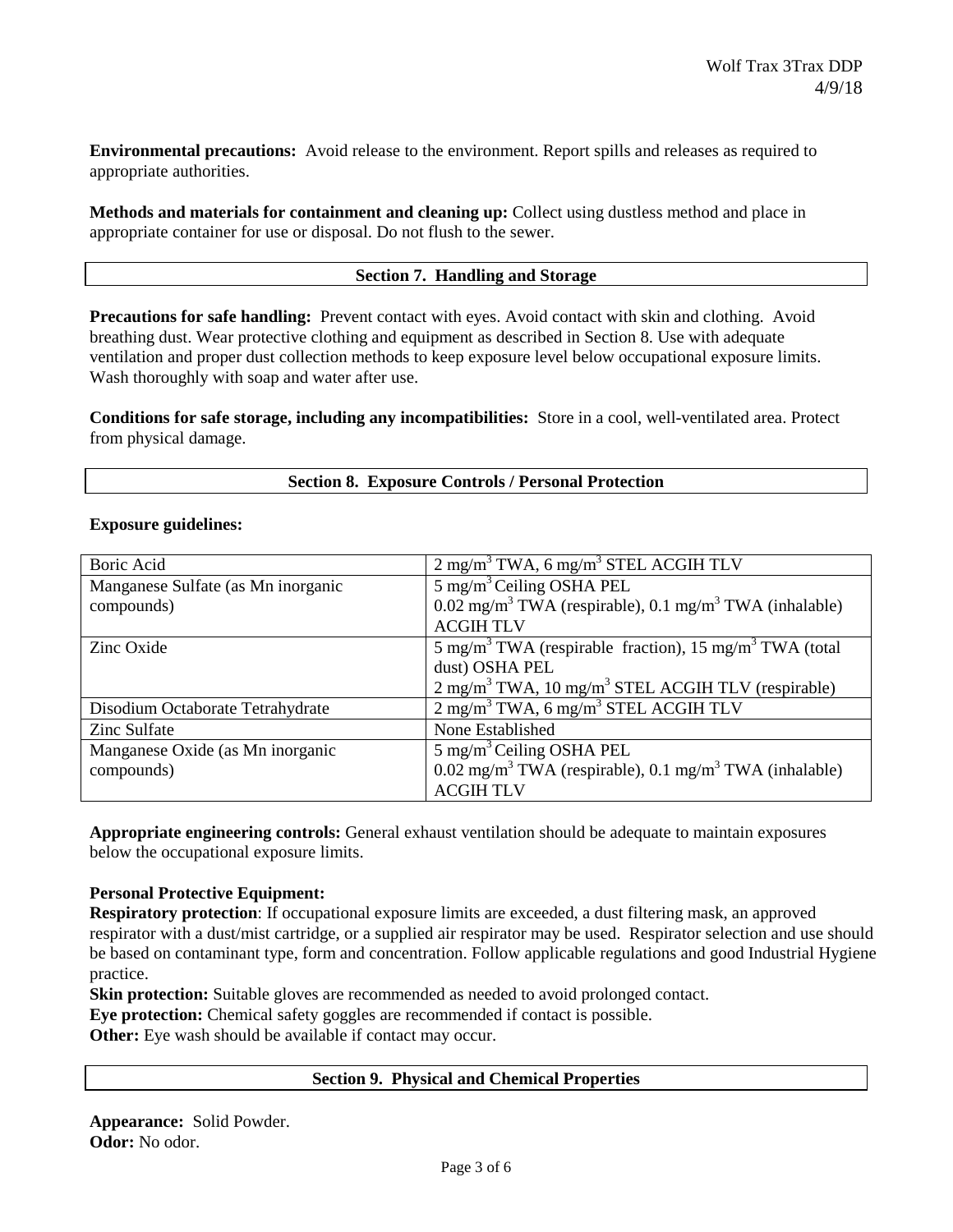| <b>Odor threshold:</b> Not available            | $pH: 6-7$                                |
|-------------------------------------------------|------------------------------------------|
| Melting point/freezing point: Not available     | <b>Boiling Point:</b> Not applicable     |
| <b>Flash point:</b> Not applicable              | <b>Evaporation rate:</b> Not applicable  |
| <b>Flammability (solid, gas):</b> Not flammable |                                          |
| Flammable limits: LEL: Not applicable           | <b>UEL:</b> Not applicable               |
| Vapor pressure: Not applicable                  | Vapor density: Not applicable            |
| <b>Relative density:</b> Not available          | <b>Solubility(ies):</b> Not available    |
| Partition coefficient: n-octanol/water: Not     | Auto-ignition temperature: Not available |
| applicable                                      |                                          |
| <b>Decomposition temperature:</b> Not available | <b>Viscosity:</b> Not available          |

## **Section 10. Stability and Reactivity**

**Reactivity:** Not reactive under normal conditions of use.

**Chemical stability:** Stable

**Possibility of hazardous reactions:** None known.

**Conditions to avoid:** None known.

**Incompatible materials:** None known. .

**Hazardous decomposition products:** Thermal decomposition may release oxides of carbon, zinc, sulfur, copper, boron and manganese.

## **Section 11. Toxicological Information**

### **Acute effects of exposure:**

**Inhalation:** Dust may cause upper respiratory irritation with sneezing and coughing.

**Ingestion:** Swallowing large amounts may cause gastrointestinal irritation, nausea and diarrhea.

**Skin contact:** No adverse effects expected. May cause mechanical skin irritation.

**Eye contact**: Contact may cause severe irritation, redness and tearing. May cause permanent eye damage. **Chronic effects:** Prolonged overexposure to manganese have been shown to cause permanent neurological damage in humans.

**Germ Cell Mutagenicity:** None of the components have been shown to cause germ cell mutagenicity. **Reproductive Toxicity:** Boric acid and inorganic borates have been shown to cause damage to fertility and developmental effects based on animal studies

**Carcinogenicity:** None of the components of this product are listed as carcinogens or suspected carcinogens.

### **Acute toxicity values: Product Acute Toxicity Value: Oral 5917 mg/kg, Dermal >2000 mg/kg**

Boric Acid: Oral rat LD50 3450 mg/kg, Inhalation rat LC50 >3.02 mg/L (no deaths occurred), Dermal rabbit LD50 >2000 mg/kg

Manganese Sulfate: Oral rat LD50 2150 mg/kg, inhalation rat LC50 > 4.45 mg/L/4 hr

Zinc Oxide: Oral rat LD50 >2000 mg/kg, Inhalation rat LC50 >5.7 mg/L, Dermal rat LD50 >2000 mg/kg

Disodium Octaborate Tetrahydrate: Oral rat LD50 >2550 mg/kg, Inhalation rat LC50 >2.04 mg/L/4 hr, Dermal rat LD50 >2000 mg/kg

Zinc Sulfate: Oral rat LD50 1710 mg/L, Dermal rat LD50 >2000 mg/kg

Manganese Oxide: Oral rat LD50 >2000 mg/kg, Inhalation rat LC50 >5.35 mg/L/4 hr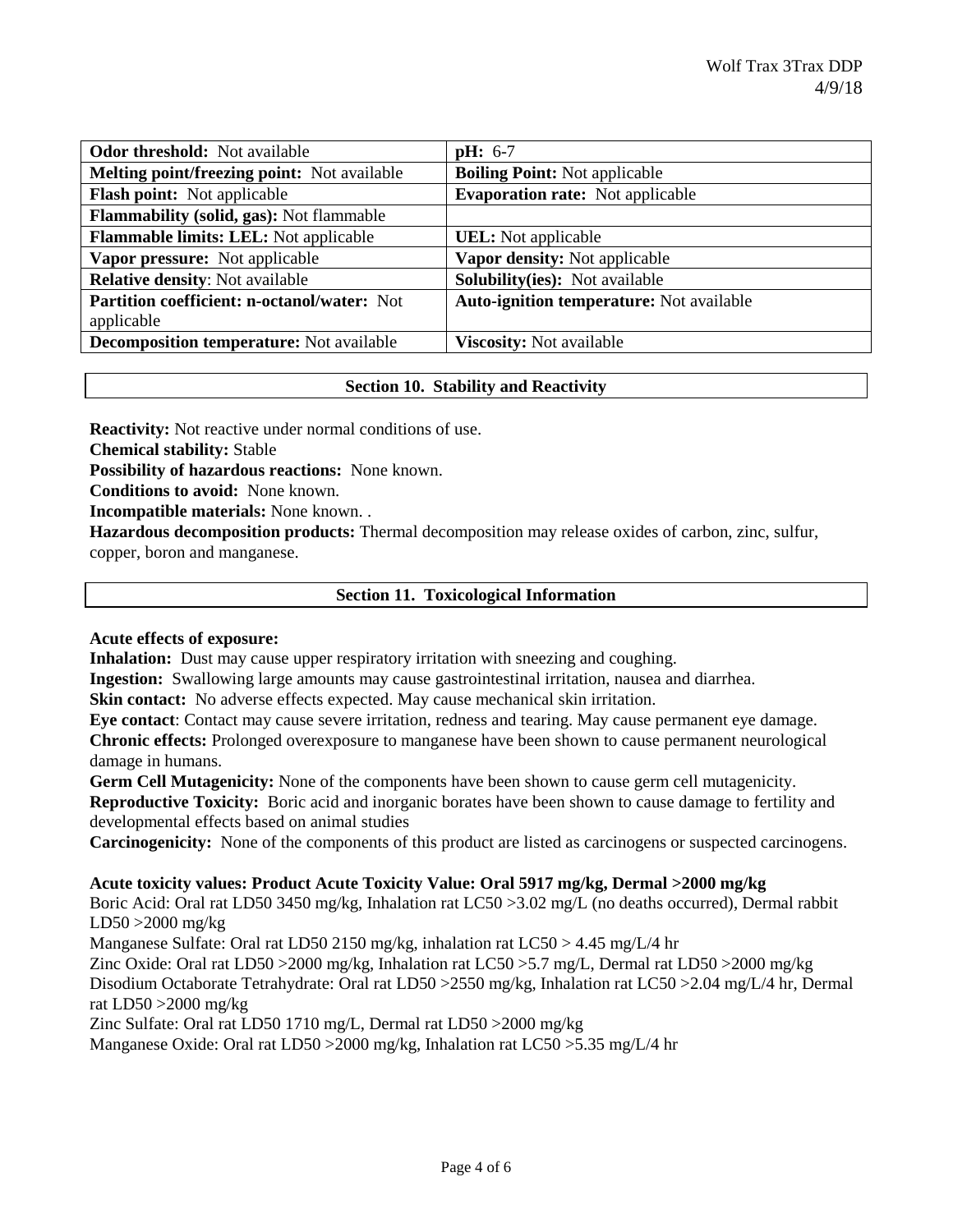## **Section 12. Ecological Information**

## **Ecotoxicity Data:**

Boric Acid: 96 hr LC50 Pimephales promelas 79.7 mg/L, 48 hr LC50 Ceriodaphnia dubia 102 mg/L, 72 hr EC50 Pseudokirchneriella subcapitata 52.42 mg/L

Manganese Sulfate: 96 hr LC50 Oncorhynchus mykiss 3.17 mg,

Zinc Oxide: 96 hr LC50 Oncorhynchus kisutch 727 ug/L, 48 hr EC50 daphnia magna 860 ug/L, 72 hr NOEC Pseudokirchneriella subcapitata 5.4 ug/L

Disodium Octaborate Tetrahydrate: 96 hr LC50 Limanda 74 mg/L, 48 hr LC50 Ceriodaphnia dubia 93 mg/L, 72 hr EC50 Phaeodactylum tricornutum 66 mg/L

Zinc Sulfate: 96 hr LC50 Oncorhynchus kisutch 727 ug/L, 48 hr EC50 daphnia magna 860 ug/L, 72 hr NOEC Pseudokirchneriella subcapitata 5.4 ug/L

Manganese Oxide: 96 hr LC50 Oncorhynchus mykiss >100 mg/L, 48 hr EC50 daphnia magna >100 mg/L, 72 hr EC50 Desmodesmus subspicatus >100 mg/L

This product is classified as very toxic to aquatic life and toxic to aquatic life with long lasting effects. Releases to the environment should be avoided.

**Persistence and degradability:** Biodegradation is not applicable to inorganic compounds. **Bioaccumulative potential:** Not data available. **Mobility in soil:** No data available. **Other adverse effects:** None known.

## **Section 13. Disposal Considerations**

Dispose in accordance with all local, state and federal regulations.

### **Section 14. Transport Information**

|                | <b>UN Number</b> | <b>Proper shipping</b><br>name | <b>Hazard</b><br><b>Class</b> | <b>Packing Group</b> | <b>Environmental</b><br><b>Hazard</b> |
|----------------|------------------|--------------------------------|-------------------------------|----------------------|---------------------------------------|
| <b>US DOT</b>  |                  | Not Regulated                  |                               |                      |                                       |
| Canadian       |                  | Not Regulated                  |                               |                      |                                       |
| <b>TDG</b>     |                  |                                |                               |                      |                                       |
| EU             | UN3077           | Environmentally                | 9                             | <b>PG III</b>        | Yes                                   |
| <b>ADR/RID</b> |                  | hazardous substance,           |                               |                      |                                       |
|                |                  | solid, n.o.s (zinc             |                               |                      |                                       |
|                |                  | oxide, zinc sulfate)           |                               |                      |                                       |
| $IMDG*$        | UN3077           | Environmentally                | 9                             | <b>PG III</b>        | Yes                                   |
|                |                  | hazardous substance,           |                               |                      |                                       |
|                |                  | solid, n.o.s (zinc             |                               |                      |                                       |
|                |                  | oxide, zinc sulfate)           |                               |                      |                                       |
| IATA/ICAO*     | UN3077           | Environmentally                | 9                             | <b>PG III</b>        | Yes                                   |
|                |                  | hazardous substance,           |                               |                      |                                       |
|                |                  | solid, n.o.s (zinc             |                               |                      |                                       |
|                |                  | oxide, zinc sulfate)           |                               |                      |                                       |

\*This product is classified as a Marine Pollutant (Environmentally Hazardous Substance) in accordance with the IMDG Code and the UN Model Regulations. However, if it is packaged in either single packages or inner packagings in combination packages containing net quantities of less than 5 kg/5 L, the Marine Pollutant does